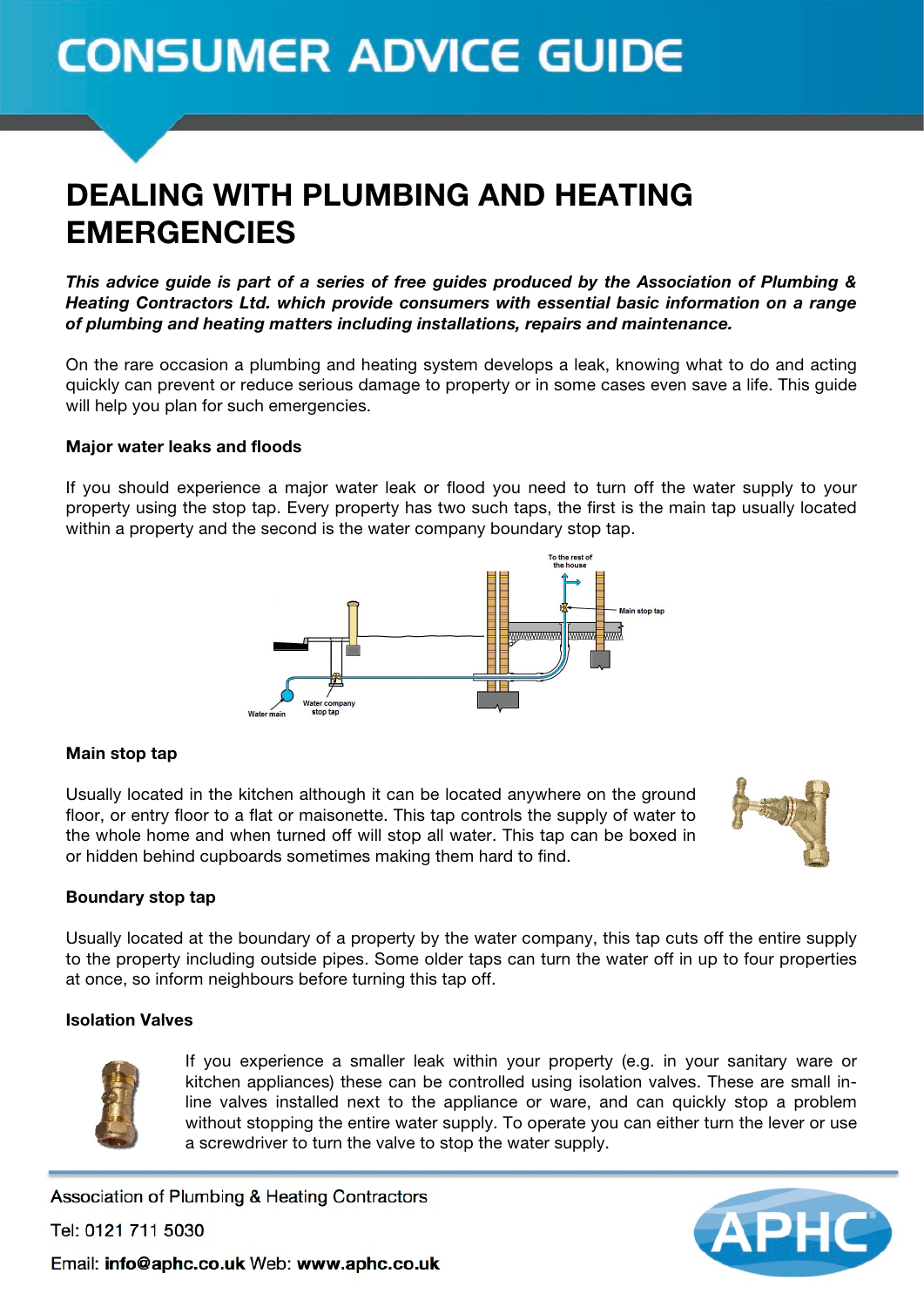### Hot water systems

If you experience a leak in your hot water system you need to stop water entering your system. If you have a hot water cylinder you must find the gate valve (usually in your airing cupboard), turn this off and turn on any hot taps to empty the cylinder of all water. If you have a combi boiler the valve will be located under the boiler and will be a lever operated isolation valve.



### How do I prepare for a water emergency?

Look for the valves and taps and see which ones turn of which appliance. Knowing the ways to turn off the supply to appliances in your home can be vital. It is important that you know the location and way to stop water to the following:

- The whole house (main stop tap)
- Toilet(s)
- Basin(s)
- Washing machine
- Dishwasher
- Cold water storage tank or tanks in the loft (if fitted)
- Hot water system
- The whole property (boundary stop tap)

If you cannot find the main stop tap or the boundary stop tap you should investigate and find out where they are as they are important in an emergency.

### What to do if you think there is a water leak

If you think there is a water leak you need to:

- Turn off the water to the whole house at the mains stop tap.
- Open the cold taps to drain the water from the pipes to stop the water leaking further.
- If the leak is from an appliance find the isolation valve and turn it off (which might allow you to turn the rest of the water to house back on again).
- If water is collecting in a ceiling, and dripping through, puncture the ceiling with a small screwdriver or hand drill (DO NOT USE A POWER DRILL) and catch the water in a bucket. This will stop the spread of water and reduce the risk of a ceiling collapsing, creating more damage to the property.
- Call an APHC registered plumber.

### How to deal with gas leaks

Of everything piped into your home, none is more dangerous than natural gas. It is explosive and highly flammable. Gas is piped from mains in the street to your home on a similar way to mains water, the only difference is that natural gas uses different pipe materials to get to your home. This pipe can be made from mild steel, low carbon steel or newer yellow polyethylene plastic. A natural gas meter is often set up as detailed overleaf.

Association of Plumbing & Heating Contractors

Tel: 0121 711 5030

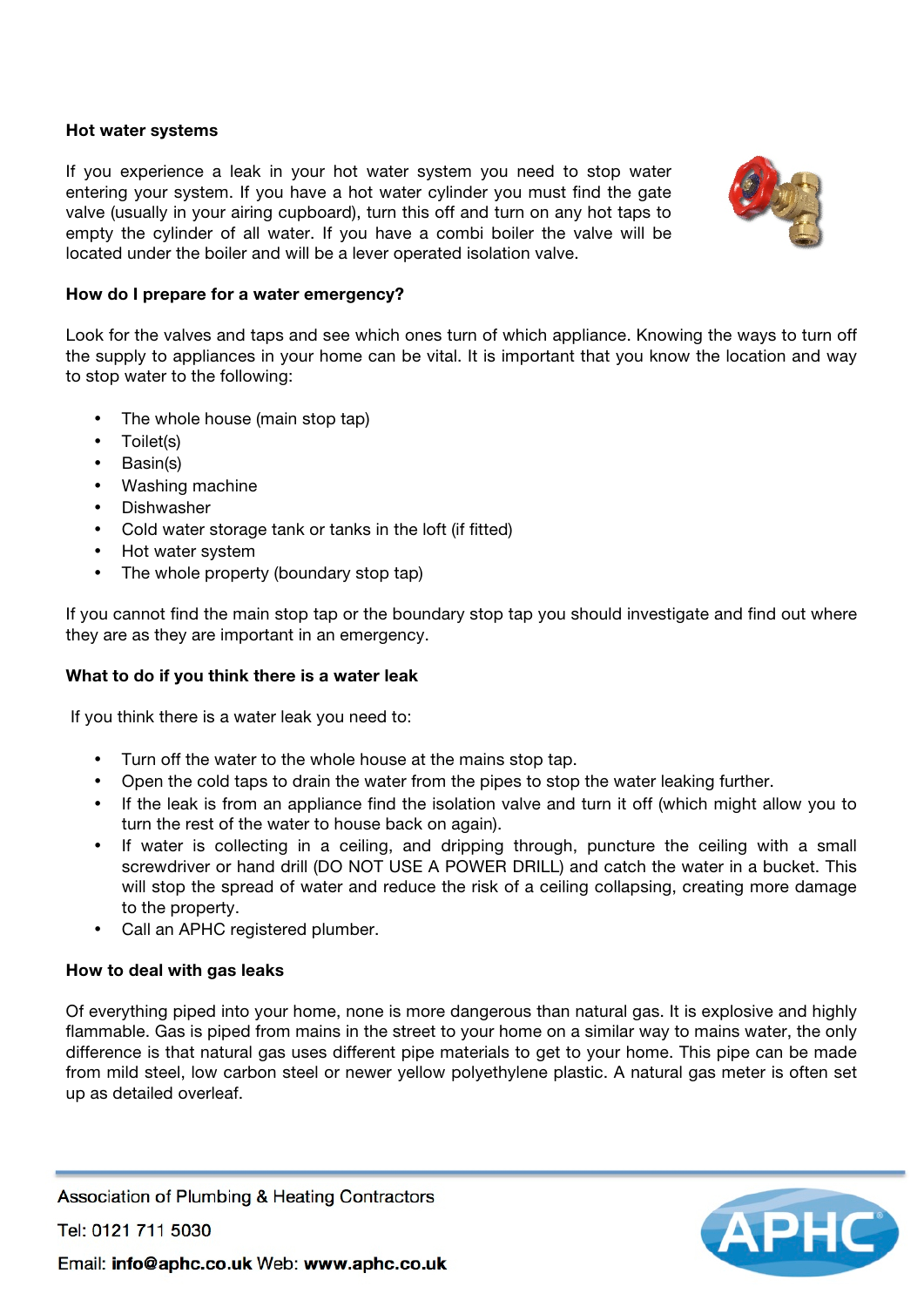

The most important part of the gas meter installation is the emergency control valve, as this valve is fitted to allow you to turn off the gas to your house in an emergency if there was a gas leak.

### How do I prepare for a gas emergency?

Look for the gas meter and emergency control valve. Make sure you know the ways to turn off the gas supply. If you cannot find the emergency control valve you should investigate and find out where it is as it will be vital to use it in an emergency.

The correct method of operation is shown below:



### What to do if you think there is a gas leak

If you think there is a gas leak you should:

- Turn the gas off at the meter using the emergency control valve unless the meter is located in the cellar/basement.
- Open doors and windows and ventilate the area as much as possible.
- Do not smoke or use any naked flames.
- Do not operate any electrical switches or appliances (turning them on or off can cause a spark).
- For properties with natural gas, call emergency services, and report the leak on:

## 0800 111 999 (24hrs a day)



Association of Plumbing & Heating Contractors

Tel: 0121 711 5030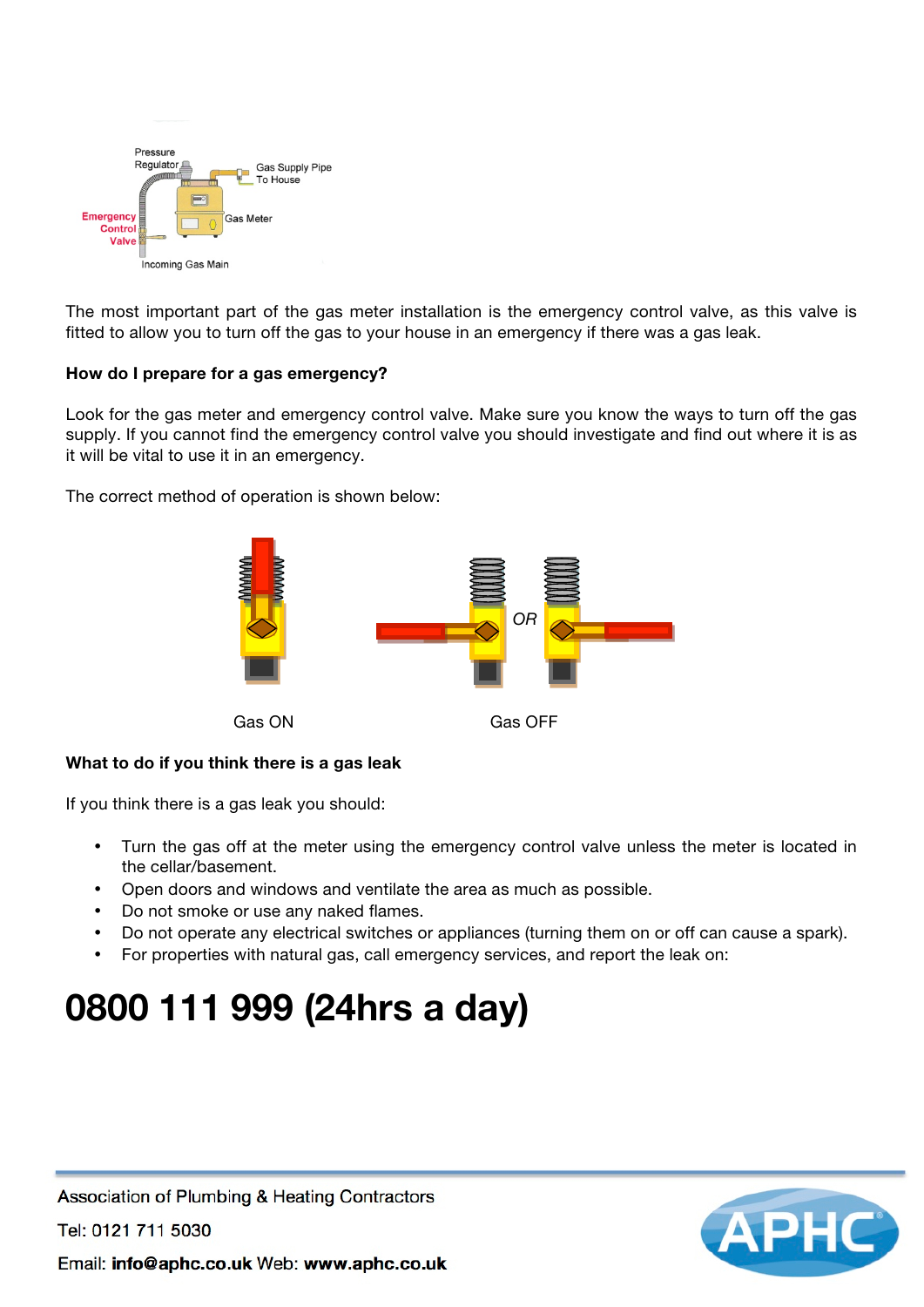For properties with LPG, call the supplier emergency number, provided by the supplier. Write the number in the box below for quick and easy reference.



Remember it is better to be safe than sorry, so if you are unsure treat it as a gas leak.

### How to deal with fuel oil leaks

Fuel oil can be as dangerous as natural gas. It is not as explosive but is highly flammable.



Oil is piped into your home from an oil storage tank. The oil supply pipe is constructed from low carbon steel or polyethylene plastic pipe.

There are two main ways to stop an oil leak in your property, both involve the use of an isolation valve.

### Tank isolation valve

This valve will stop all oil from the tank to your house and to all underground pipes buried on your property and is located on the outlet from your oil storage tank and normally has a filter built into it.

### The appliance isolation valve

The other type of isolation valve for an oil boiler or range is the appliance isolation valve, this is located either as the buried oil pipeline enters the property (as soon as it emerges from the floor) or just before the fire valve as the oil pipeline enters the property.



### How do I prepare for an oil emergency?

Look for the oil tank and appliance isolation valves. Make sure you know the ways to turn off the oil supply. If you cannot find the isolation valve you should investigate and find out where it is as it will be vital to use it in an emergency.

### What to do if you think there is an oil leak

If you think there is an oil leak you should:

• Turn the oil off at the storage tank using the isolation valve unless the leak is located inside the property, in which case the appliance control valve will stop the leak.

Association of Plumbing & Heating Contractors

Tel: 0121 711 5030